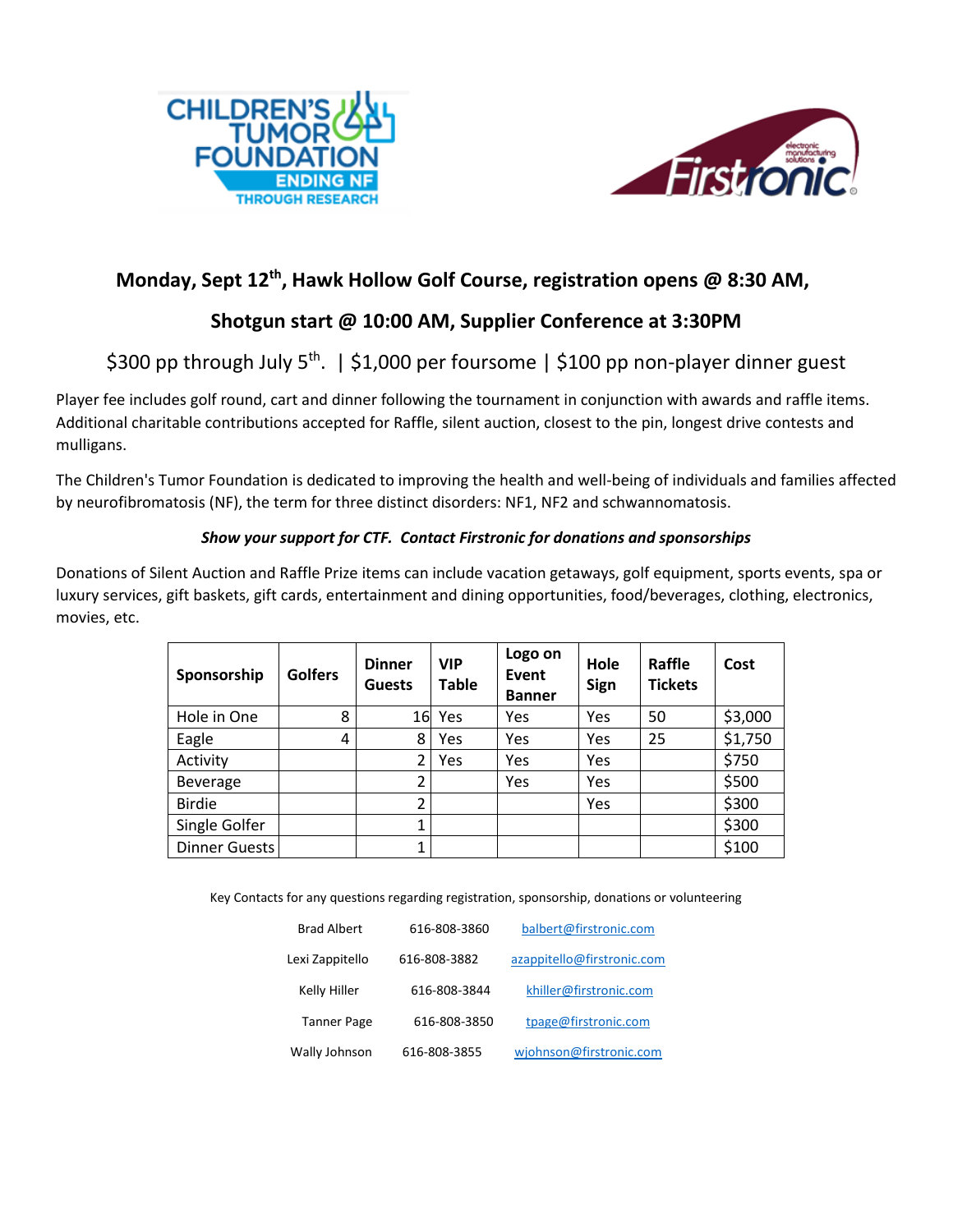# **Player & Dinner Guest Registration**

| Firstronic LLC's 6th annual charity golf scramble. Monday, September 12 <sup>th</sup> , Hawk Hollow Golf Course                                                                                                                                                                            |                                                  |  |  |  |  |  |
|--------------------------------------------------------------------------------------------------------------------------------------------------------------------------------------------------------------------------------------------------------------------------------------------|--------------------------------------------------|--|--|--|--|--|
| Additional charitable contributions accepted for raffle, silent auction, closes to the pin, longest drive contests and mulligans                                                                                                                                                           |                                                  |  |  |  |  |  |
|                                                                                                                                                                                                                                                                                            |                                                  |  |  |  |  |  |
| Individual Golfers - \$300 pp (due July 1 or earlier)                                                                                                                                                                                                                                      |                                                  |  |  |  |  |  |
| Please group me with any available foursome _________ Please group me with the following player(s):                                                                                                                                                                                        |                                                  |  |  |  |  |  |
| We will make our best efforts to fulfill individual pairing requests.                                                                                                                                                                                                                      |                                                  |  |  |  |  |  |
|                                                                                                                                                                                                                                                                                            | Multiple Players – (enter # of Players) \$300 pp |  |  |  |  |  |
| Foursome \$1,000                                                                                                                                                                                                                                                                           |                                                  |  |  |  |  |  |
| Dinner Guests (enter # of Guests) \$50 pp                                                                                                                                                                                                                                                  |                                                  |  |  |  |  |  |
| <b>DONATION ONLY</b><br>Player fee includes golf round, cart and dinner following the tournament in conjunction with awards and raffle items.<br>Total Amount Due: \$<br>Registration is Transferrable, but not refundable; make checks payable to 'Firstronic LLC' with memo 'CTF Outing' |                                                  |  |  |  |  |  |
|                                                                                                                                                                                                                                                                                            |                                                  |  |  |  |  |  |
|                                                                                                                                                                                                                                                                                            |                                                  |  |  |  |  |  |
|                                                                                                                                                                                                                                                                                            |                                                  |  |  |  |  |  |
|                                                                                                                                                                                                                                                                                            |                                                  |  |  |  |  |  |
|                                                                                                                                                                                                                                                                                            |                                                  |  |  |  |  |  |
|                                                                                                                                                                                                                                                                                            |                                                  |  |  |  |  |  |
|                                                                                                                                                                                                                                                                                            |                                                  |  |  |  |  |  |
|                                                                                                                                                                                                                                                                                            |                                                  |  |  |  |  |  |
|                                                                                                                                                                                                                                                                                            |                                                  |  |  |  |  |  |
|                                                                                                                                                                                                                                                                                            |                                                  |  |  |  |  |  |
|                                                                                                                                                                                                                                                                                            |                                                  |  |  |  |  |  |
|                                                                                                                                                                                                                                                                                            |                                                  |  |  |  |  |  |
|                                                                                                                                                                                                                                                                                            |                                                  |  |  |  |  |  |
|                                                                                                                                                                                                                                                                                            |                                                  |  |  |  |  |  |
|                                                                                                                                                                                                                                                                                            |                                                  |  |  |  |  |  |
|                                                                                                                                                                                                                                                                                            |                                                  |  |  |  |  |  |

\* REQUIRED INFORMATION (Name, Cellphone and email is required for all participants to facilitate communication)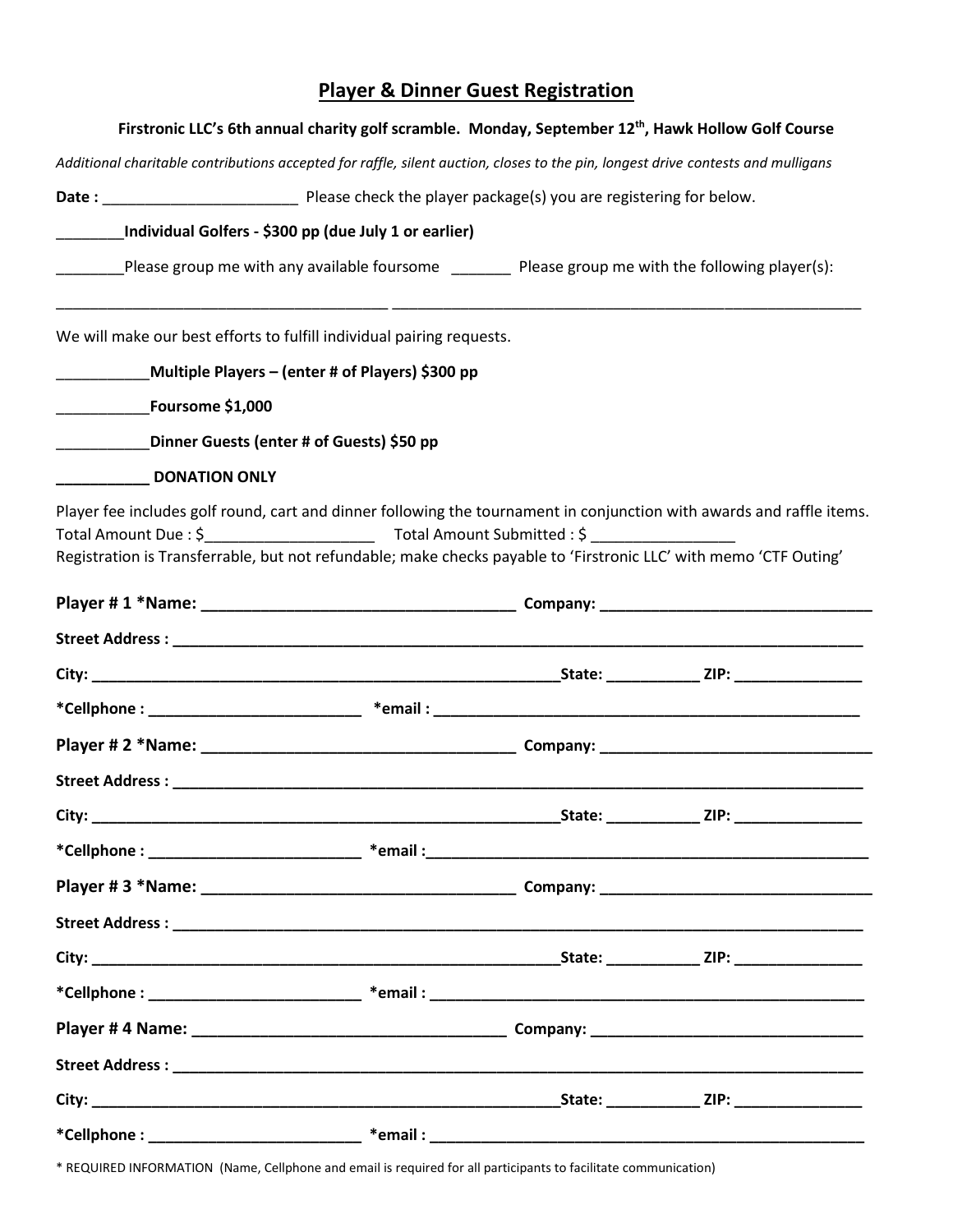### **Sponsor Registration**

*Firstronic LLC's sixth annual charity golf scramble. Monday, September 13th , Hawk Hollow Golf Course*

Donations of Silent Auction and Raffle Prize items can include vacation getaways, golf equipment, sports events, spa or luxury services, gift baskets, gift cards, entertainment and dining opportunities, food/beverages, clothing, electronics, movies, etc. Additional charitable contributions accepted for raffle, silent auction, closest to the pin, longest drive contests and mulligans.

*Select the sponsorship level desired below….*

| Select * | Sponsorship     | <b>Golfers</b> | <b>Dinner</b><br><b>Guests</b> | <b>VIP</b><br><b>Table</b> | Logo on<br>Event<br><b>Banner</b> | Hole<br>Sign | Raffle<br><b>Tickets</b> | Cost    |
|----------|-----------------|----------------|--------------------------------|----------------------------|-----------------------------------|--------------|--------------------------|---------|
|          | Hole in One     | 8              | 16                             | Yes                        | Yes                               | Yes          | 50                       | \$3,000 |
|          | Eagle           | 4              | 8                              | Yes                        | Yes                               | Yes          | 25                       | \$1,750 |
|          | Activity        |                | 2                              | Yes                        | Yes                               | Yes          |                          | \$750   |
|          | <b>Beverage</b> |                | 2                              |                            | Yes                               | Yes          |                          | \$500   |
|          | <b>Birdie</b>   |                | 2                              |                            |                                   | Yes          |                          | \$300   |

Total Sponsor Amount Due \$ \_\_\_\_\_\_\_\_\_\_\_\_\_\_\_\_\_\_\_ Total Sponsor Amount Submitted \$ \_\_\_\_\_\_\_\_\_\_\_\_\_\_\_\_\_\_\_\_\_\_\_

Make checks payable to 'Firstronic LLC' with memo 'CTF Outing'

### **Sponsor Company Name: \_\_\_\_\_\_\_\_\_\_\_\_\_\_\_\_\_\_\_\_\_\_\_\_\_\_\_\_\_\_\_\_\_\_\_\_\_\_\_\_\_\_\_\_\_\_\_\_\_\_\_\_\_\_\_\_\_\_\_\_\_\_\_\_\_\_\_\_**

|  |  | _State: ______________ ZIP: ___________________ |
|--|--|-------------------------------------------------|
|  |  |                                                 |
|  |  |                                                 |
|  |  |                                                 |
|  |  |                                                 |
|  |  |                                                 |
|  |  | _State: ______________ ZIP: ___________________ |
|  |  |                                                 |

All information is required. Thank you for your cooperation.